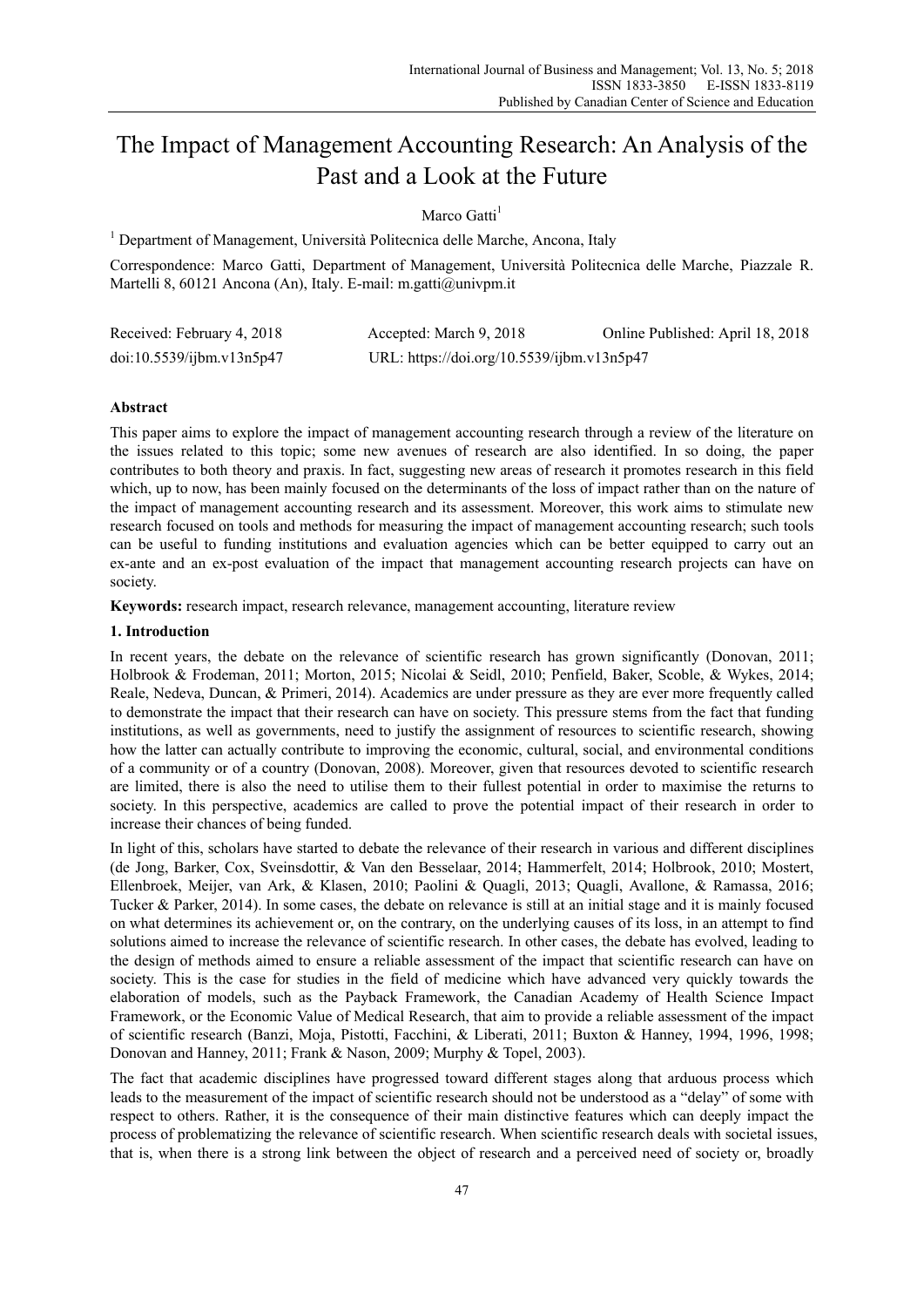speaking, a societal issue, the abovementioned problematisation process is activated very quickly and it is mainly directed towards the development of measurement systems able to ensure a reliable assessment of the impact of research. This is due to the fact that the closeness of the link between the object of research and its usefulness for society is explicit; that is to say, it does not need to be debated and it is often a taken-for-granted assumption. In other words, the usefulness does not "deserve" to be demonstrated; rather, it should be quantified.

On the contrary, academic disciplines like Social Sciences and Humanities, for example, in which the link between the object of research and a perceived need of society is not explicit, display a preliminary need to demonstrate that an impact can exist or to reflect on the causes for which an impact does not manifest itself. As a consequence, the problematisation process concerning how to assess impact represents a subsequent stage which can be reached if the existence of an impact has been already demonstrated, communicated, and acknowledged.

This paper focuses on the impact of management accounting research. In particular, it aims to analyse how studies in the field of management accounting have progressed, up to now, with regard to the issue at stake and, at the same time, to suggest some possible avenues which could inform future research. On the one hand, the paper strives to contribute to existing literature by systematising what has already been studied with regard to impact. On the other hand, it aims to stimulate reflections on how to enhance further research that could lead to narrowing the gap with other disciplines in which studies on the impact of scientific research have achieved a higher level of advancement.

The paper is organised as follows. The second section will introduce the concept of impact by discussing reasons for which it is relevant to study it and by analysing how it has been interpreted by existing literature. The third section analyses the state-of-the-art with regard to the impact of management accounting research. In particular, it aims to provide a broad overview of studies conducted and to systematise what has already been published in specialised literature. The fourth section suggests some avenues which could inform future research in the field of management accounting and, lastly, the fifth provides some concluding remarks.

#### **2. The Impact of Research: Origins and Meanings**

The growing interest in the impact of scientific research finds its roots in both theory and praxis. With regard to theory, scholars in different fields of research are ever more frequently acknowledging that a gap between theory and practice exists and that it has been expanding over time (Kieser & Leiser, 2009; Mc Cown, 2001; Scapens, 2006; Upton, 1999; Wandersman et al., 2008). This, and the consequent risk that this gap could jeopardise the impact of scientific research, has attracted the attention of a large number of scholars who have undertaken to analyse the causes underlying its loss of relevance and the solutions which could be adopted to limit it. At the same time, several specialised journals, e.g. Research Evaluation or Scientometrics, have contributed to fostering the academic debate on the issue, showing that it represents a real "hot topic" for its concrete implications on society as a whole.

In addition to the interest originating from theory and stimulated by researchers and academic journals, it should be recognised that praxis has played a pivotal role in activating and carrying the debate on the impact of research. In particular, research-funding institutions more and more frequently ask for methods that can ensure a reliable assessment of the impact of scientific research, in an attempt to demonstrate the effects, in terms of public value creation, of their funding decisions and to inform their future funding policies. In line with this, the European Union has launched and funded several research projects which are focused on the design of useful methods for assessing the impact of scientific research. Among the most relevant, the IMPACT-EV project (Note 1) (Evaluating the Impact and Outcomes of EU SSH Research), begun in January 2014 and completed in December 2017, was designed to develop a permanent system of selection, monitoring, and evaluation of the various impacts of research in the Social Sciences and the Humanities. Similarly, the SIMPATIC project (Note 2) (Social Impact Policy Analysis of Technological Innovation Challenges), which started in March 2012 and ended in February 2015, aimed to provide policy makers with a comprehensive and operational tool box that would allow for a better assessment of the impact of research and innovation policies in Europe. Another example is the SIAMPI project (Note 3) (Social Impact Assessment Methods for research and funding instruments through the study of Productive Interactions between science and society) which started in 2009 and ended in 2011. The basic assumption underlying SIAMPI was that research is impactful if it is the result of a productive interaction between science and society. In this perspective, its assessment should entail the analysis of the relationships, and the measurement of their intensity, that researchers establish with stakeholders in an attempt to co-create knowledge which is useful for the latter. These are only some of the projects which, over the years, have been launched to explore and assess the impact of scientific research. The fact that they were promoted by those who fund research and who are, at least in theory, also its final, direct or indirect, end users, shows the importance of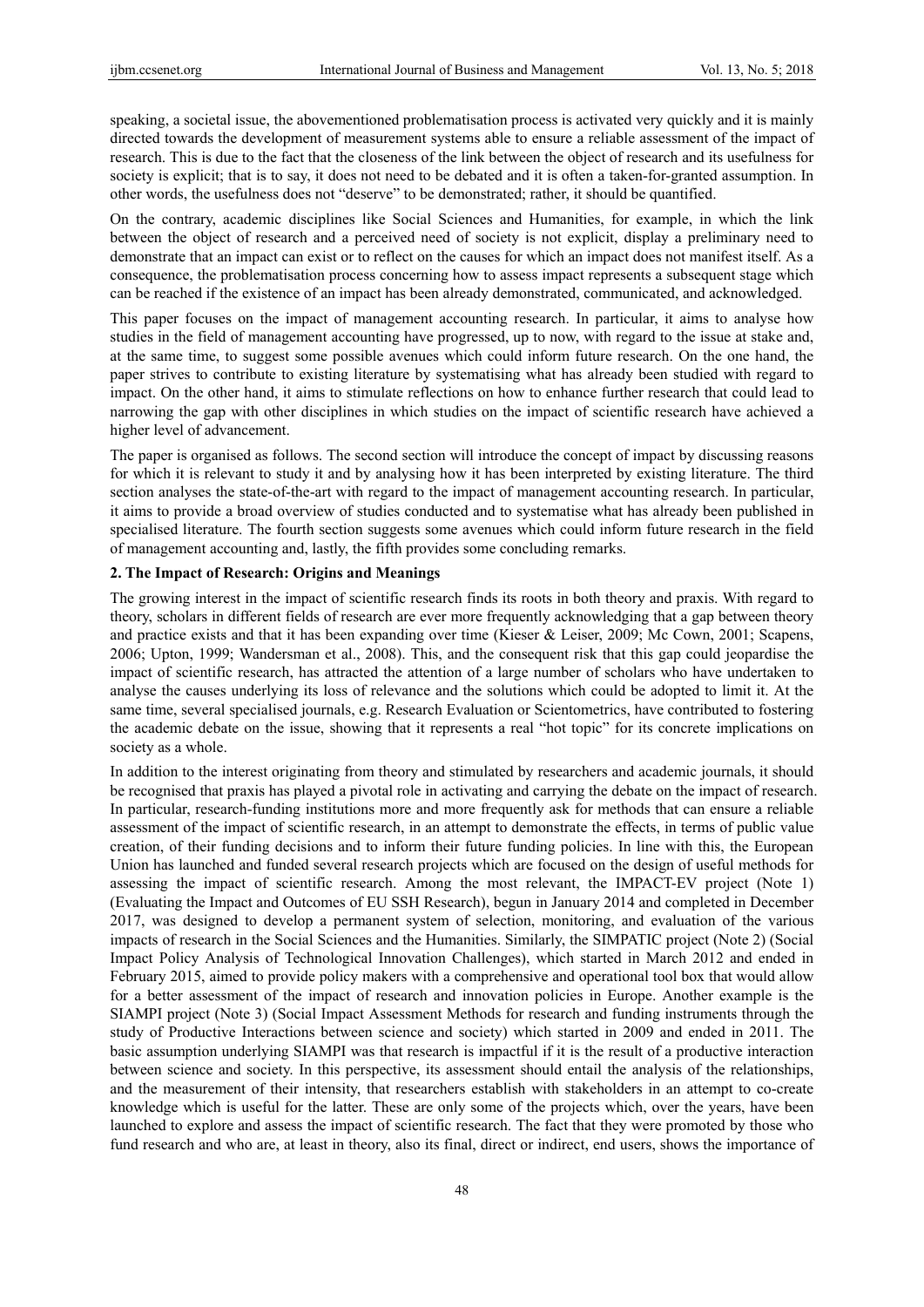the role played by praxis in this issue.

Along a similar vein, it should also be noted that the praxis has fostered studies because of the tendency of national research evaluation agencies to contemplate the impact of research as one of the main criteria for evaluating the quality of academic research (Greco, 2014). In the UK, the Research Excellence Framework (Note 4) (REF) has established that twenty percent of the research assessment activities for the year 2014 had to be based on the impact of research outside of academia, namely on what was defined as: "an effect on, change or benefit to the economy, society, culture, public policy or services, health, the environment or quality of life, beyond academia". Similarly, in the Netherlands, the Standard Evaluation Protocol 2015-2021 (Note 5) establishes that every research unit must draw up a "narrative" which explains the relevance of the research unit's work for society, i.e., its impact in terms of added value for society. This provides strong evidence for the fact that praxis is actively stimulating research on the impact of scientific research and on the way it can be concretely assessed, in an attempt to provide a more comprehensive evaluation of academic results.

Despite all of these efforts, research on the impact of scientific research is still far from achieving a common view of what research impact is and of how it can be assessed. Scholars' views seem to converge towards the idea that impact, interpreted in terms of societal impact, is different from what is called academic impact. In fact, the latter refers to what Gibbons et al. (1994) called Mode 1 research; in this mode, research is supposed to be produced and consumed by academics and, in line with this, its impact can be basically assessed through citations on scientific journals or other bibliometric indexes. In fact, they measure the appreciation or recognition achieved by a research product within the academic arena. On the contrary, societal impact refers to Mode 2 research according to which research is produced for end users which are outside of academia (Bornmann, 2013; Ernø-Kjølhede & Hansson, 2011). Therefore, it needs to be assessed by adopting different measures which are able to express its usefulness for different stakeholders such as governments, funding institutions, companies, etc. Although the abovementioned distinction seems to be widely acknowledged by scholars in different academic disciplines, there is a considerable degree of differentiation with regard to the way societal impact is interpreted and, consequently, how it is suggested that it should be measured.

A sizeable stream of knowledge has underlined that research impact should be understood as the "consequence of a process in which knowledge and expertise circulates to achieve certain goals that are deemed relevant for the development of society" (Spaapen & Van Drooge, 2011, p. 212). In this perspective, impact is the effect of what can be called "productive interaction" (de Jong et al., 2014; Molas-Gallart & Tang, 2011) between stakeholders of research, namely its end users, and researchers, which is instrumental to allow knowledge to circulate and to spread within society. In a similar vein, Watermeyer (2012, p. 120) underlines that: "The impact of academic work may only be judged in terms of its effort to communicate with stakeholders and integrate and inaugurate them as active participants in the research process". In this view, the co-production of knowledge, namely the participation of stakeholders in the research is seen as a way to make the output of a research process impactful (Ozanne & Saatcioglu, 2008; Ozanne et al., 2017).

This inevitably affects also the way impact is supposed to be measured (Nielsen, 2016). In particular, given the idea that impact results from the establishment of a relationship between researchers and stakeholders, measurement should be focused on the quantity as well as the quality of direct, indirect, and financial relationships established with relevant stakeholders during the research process. Moreover, according to Spaapen and van Drooge (2011, p. 2012): "Research, in order to achieve social impact, has to cross both disciplinary boundaries and those of other professional expertise and of social domains. Therefore, involvement of these domains and their stakeholders in evaluation design and practice is near to a necessity for assessing and achieving social impact". In this view, besides assessing the intensity of the relationships established between researchers and stakeholders, it would also be necessary to get stakeholders involved in the evaluation process. This would ensure a reliable assessment of the impact of scientific research and could lead academics to seriously take into consideration the practical implications of their studies, given that they will be evaluated by those who are the end users of their research (Samuel & Derrick, 2015).

Other studies have interpreted the impact of scientific research as the effect of a communicative process aimed to favour the diffusion of the research outputs outside the boundaries of academia. According to Bornmann and Marx (2014, p. 2013): "Societal impact is given when the content of a report is addressed outside of science". In this perspective, what makes research impactful is not, or at least not only, the way it is carried out. Rather, it is the fact that, through different meanings, its products are pushed outside of the academic arena in an attempt to reach society. This way of interpreting the impact of research has opened a very prolific avenue of research focused on so-called altmetrics, i.e., alternative metrics (Barbaro, Gentili, & Rebuffi, 2014; Barnes, 2015; Bornmann, 2015a, 2015b; Bornmann, Haunschild, & Marx, 2016; Hammarfelt, 2014). According to Shema,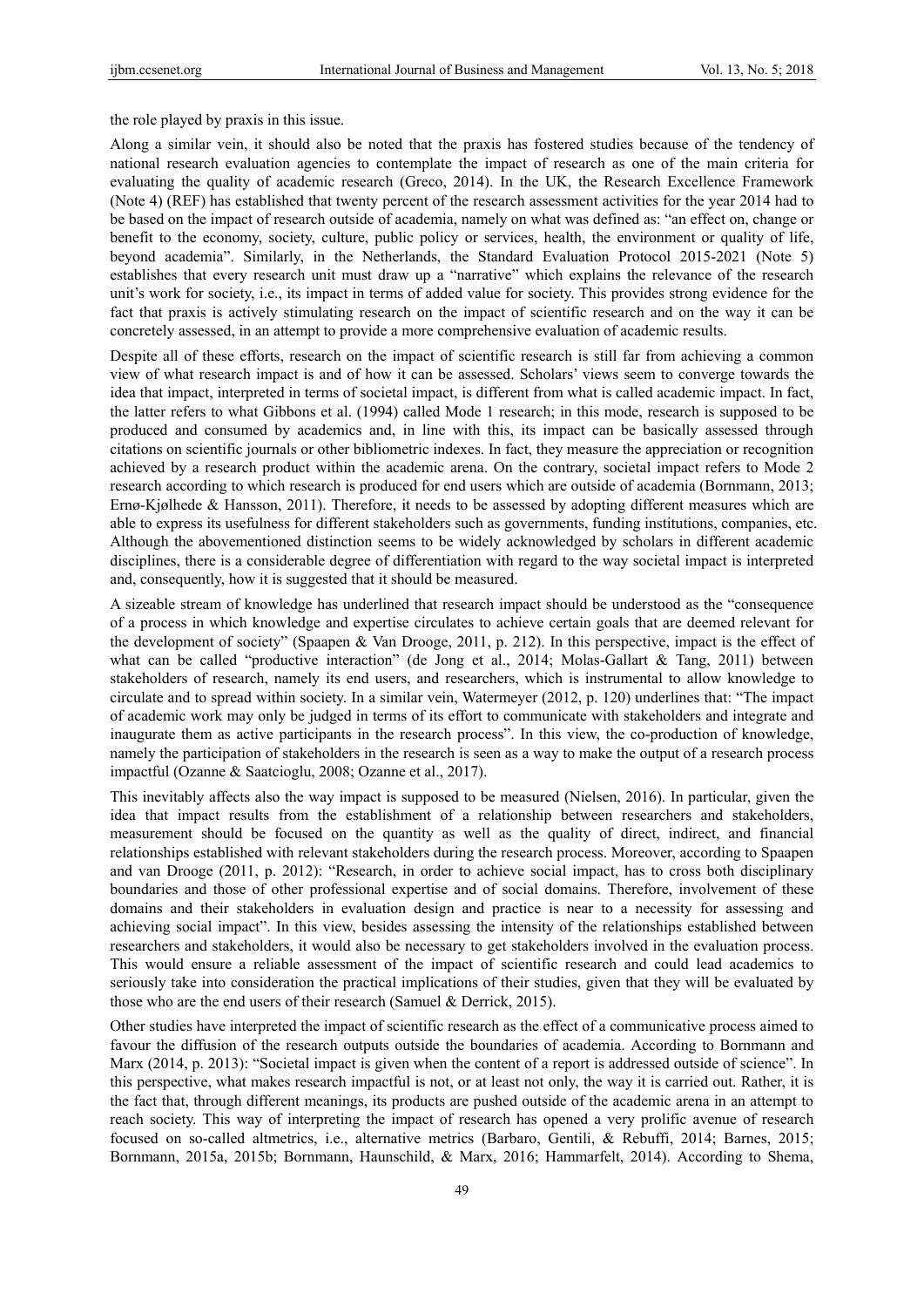Bar-Ilan and Thelwall (2014, p. 19), they refer to: "web-based metrics for the impact of scholarly material, with an emphasis on social media outlets as sources of data". In other words, altmetrics allow an assessment of the impact of scientific research which is based on the number of views, downloads, clicks, tweets, likes, etc. that a research output has received. In this perspective, the degree of impact of a research product depends on its level of diffusion outside of academia. It should be noted that some scholars have underscored the limitations of using altmetrics to assess the impact of scientific research (Gumpenberger, Glänzel, & Gorraiz, 2016). In particular, according to Barnes (2015, p. 128): "It is likely therefore that altmetrics measure not the impact of research, but its consumption". Moreover, Bornmann (2014) is critical as concerns data quality and possible manipulation of data, which are only two examples of factors which could hinder the adoption of altmetrics in an effort to ensure a reliable assessment of the impact of scientific research. These reservations notwithstanding, altmetrics are gaining high consideration within academia. Moreover, their increasing use in assessing the impact of scientific research is demonstrated by the fact that a growing number of academic journals are showing both the altmetric score and the number of citations, or other bibliometric indicators, for every publication.

Finally, another research stream has adopted a very broad view of impact. This is the case in those studies that have interpreted impact as the outcome of the research process. According to Donovan (2008, p. 48): "Research impact denotes the benefits or returns from research, which flow beyond the academic realm to 'end users' of research. These end users are traditionally defined as industry, business, government, or more broadly, the taxpayer". Similarly, Bornmann (2012, p. 673) underlines that: "Societal impact of research concerns the social, cultural, environmental and economic returns from publicly-funded research, be they products or ideas". What has been stated above with regard to the REF is aligned with this view of impact, one which is closely intertwined with the final effects that can result from the use of research outputs. Although this way of interpreting research impact can be considered closest to the abovementioned Mode 2 research, it should also be underlined that adopting this view of impact makes its assessment more complex. According to Martin (2007), criticisms primarily concern the feasibility of linking a given macro effect to a specific research output and, in particular, of doing it in a reliable way. Moreover, there is also an evaluation timescale problem related to the fact that it is not clear when the impact of research manifests itself; this can seriously compromise the assessment process because determining when it should actually start is no simple matter. According to Penfield et al. (2014) criticisms are also related to the fact that this view of impact is not static and, consequently, the moment in which the assessment takes place can influence the degree of reliability of the measurement process leading to over- or under-estimating the actual impact of a given research study. This explains why there are quite diverse methods promoted and adopted to assess the impact of research in different disciplines. In some, like the medical sciences, qualitative and quantitative methods have been suggested to ensure a reliable assessment of the effects that research can have from a social standpoint (Buxton & Hanney, 1994, 1996, 1998; Hanney, Watt, Jones, & Metcalf, 2013; Murphy & Topel, 2003). This variety of contributions can be largely attributed to the fact that, in these disciplines, societal outcomes can be easily determined and their assessment can consequently be focused on specific and clearly determined dimensions. On the contrary, in other disciplines, like management accounting where the link with societal issues is not so strict and measurement is more complex, the path towards attaining a reliable assessment is still long.

#### **3. A Review of Studies on the Impact of Management Accounting Research**

The debate surrounding the relevance of management accounting research finds its roots in the seminal work of Johnson and Kaplan "Relevance Lost: the Rise and Fall of Management Accounting" (1987) in which the authors underlined the obsolescence of management accounting practices that focused on the use of financial information to control production processes and so, were basically unable to support the changing managerial decision-making processes. Starting from that contribution, other scholars have highlighted the gap between academic research and practice and, in particular, they have raised questions concerning its causes (Modell, 2014; Scapens, 1994; Tucker & Parker, 2014). In so doing, they have acknowledged that research in the field of accounting and management accounting is gradually losing its societal relevance and, at the same time, they have advocated the need to put in place strategies aimed to overcome this tendency.

It should be argued that the determination of an actual loss of relevance, e.g. of impact, of management accounting research is not deeply debated among scholars. Rather, there seems to be a widespread and general acknowledgment that this process is evident and is on-going. Only a few contributions have explored the actual existence of a gap between theory and practice, even from an empirical standpoint. Tucker and Parker (2014), for instance, have carried out quantitative analyses to prove that academics in the field of management accounting perceive that their studies are gradually losing relevance. Nevertheless, as they underline, their research is focused on senior academics. Therefore, it does not consider the practitioners' view which would be fundamental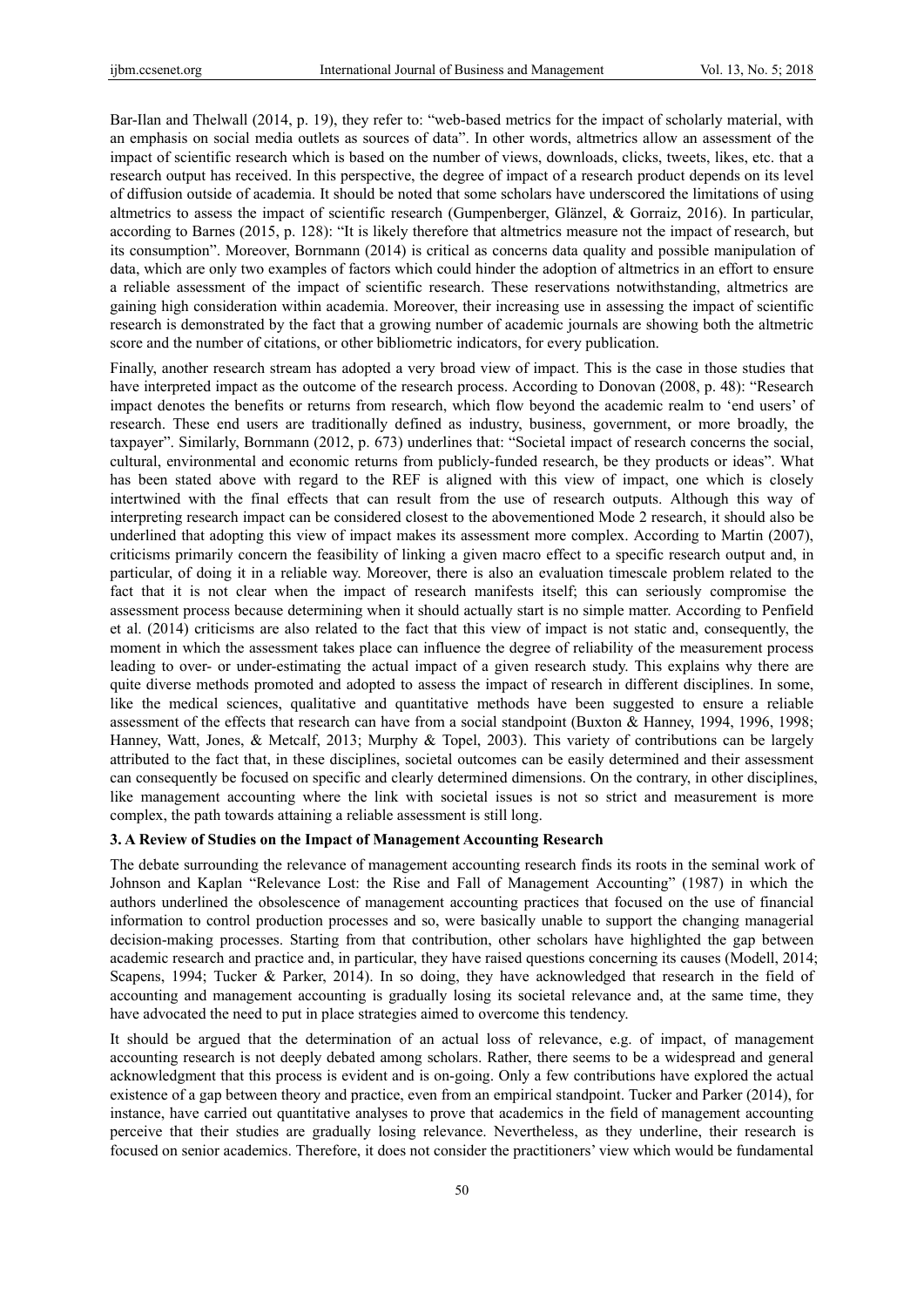to prove that a real gap between theory and practice exists. The practitioners' perspective has been adopted by Tucker and Schaltegger (2016) who, in their study, contrast the perceptions of representatives of Australian and German professional accounting bodies concerning the gap between theory and practice. The authors show that relevance of topics and communicational problems represent two of the most significant barriers diminishing the impact of management accounting research. Van Helden and Northcott (2010) explore the practical relevance of public sector management accounting research by analysing research published in international accounting journals to ascertain whether their aims are oriented towards informing practice. Basically, their findings support the idea that the degree of orientation towards practical issues is very limited and, even when practical implications are identified and communicated, this does not lead to the provision of specific guidelines useful to practitioners.

Most of the extant literature has focused attention on factors which determine the loss of relevance of management accounting research. Among them, the inconsistency of the object of research is advocated as one of the most influential. According to Shapiro, Kirkman and Courtney (2007), management accounting researchers seem to get lost *before* translation. In other words, they fail to explore phenomena which are of interest to practitioners. Many scholars share this opinion. Drawing from the works of Ahrens and Chapman (2007) and Seal (2012), Modell (2014) underlines the tendency of management accounting researchers to focus on developing complex theoretical contributions rather than exploring practical and technical issues that would be useful to practitioners. Similarly, Mitchell (2002) states that management accounting research lacks technical richness because of the excessive relevance attributed by scholars to its social dimension. Interestingly, Malmi and Granlund (2009) underline that this focus on social aspects related to management accounting systems is the consequence of the inclination to interpret the pre-adopted theories, rather than the accounting phenomena, as a basis for determining what could be of interest and, consequently, what should drive a research. This is in line with Hopwood (2008, p. 88) who points out that "Often method-led and seemingly subject to waves of fashion, the dynamics behind the development of the accounting research agenda appear to be internal to the academic community itself rather than being influenced by the shifting concerns of practitioners, regulators or even the public at large". In essence, starting from the assumption that the impact of management accounting research depends on its ability to be related to what managers do (Jönsson, 1998), and consequently to what they perceive as useful, it could be argued that one of the major causes underlying loss of relevance lies in the inability to define research questions which are in line with what practitioners expect from research. According to Baldvinsdottir et al. (2010) this is even more surprising, and paradoxical, if we look at the intensification of studies which, in recent times, have adopted empiricism to explore phenomena in the field of management accounting.

Besides being lost before translation, management accounting research has underscored that the causes underlying its loss of relevance can also be found in the researchers' inability to adequately communicate to practitioners, namely in the fact that they also are lost *in* translation (Shapiro et al., 2007). According to Tucker and Parker (2014) this phenomenon takes place every time researchers fail to present their findings in a way that is understandable for practitioners or when they do not make their contributions available to them through appropriate means. As a matter of fact, Inanga and Schneider (2005) claim that the communication problem arises even before the writing of a paper for a journal. More specifically, they underline that the lack of communication among academics and between academics and practitioners is a barrier to the production of relevant, i.e., impactful, research. Despite acknowledging that a communication problem exists, researchers seem unable to make their research findings interesting for practitioners or to communicate with them (Bromwich and Scapens, 2016). In some cases, this is due to practitioners' unfamiliarity with quantitative and statistical methods, for example, which are often used to analyse and interpret phenomena in the field of accounting and management accounting (Chalmers & Wright, 2011). Moreover, the fact that management accounting research has become ever more interpretative, rather than normative, has made it less understandable by practitioners who often have a technical, or practical, education (ter Bogt & van Helden, 2012; Tucker & Schaltegger 2016). According to Mitchell (2002, p. 282), these changes which occurred with regard to management accounting research has created "semantic and syntactical barriers" between researchers and practitioners, given that the latter often do not have an adequate background to fully understand and appreciate the contribution, especially the theoretical one, given by a research study. That a communicational gap exists is implicitly emphasised also by Hopwood (2008) who suggests that researchers develop marketing and communicational skills in order to effectively be connected with the world of practice. It should also be noted that researchers are often lost in translation (Shapiro et al., 2007) because they are forced by journals to adopt a lexicon which, according to Chapman and Kern (2012), "frequently goes alongside theorizing". These authors also suggest that targeting specific journals for practitioners would help to increase the relevance of management accounting research since,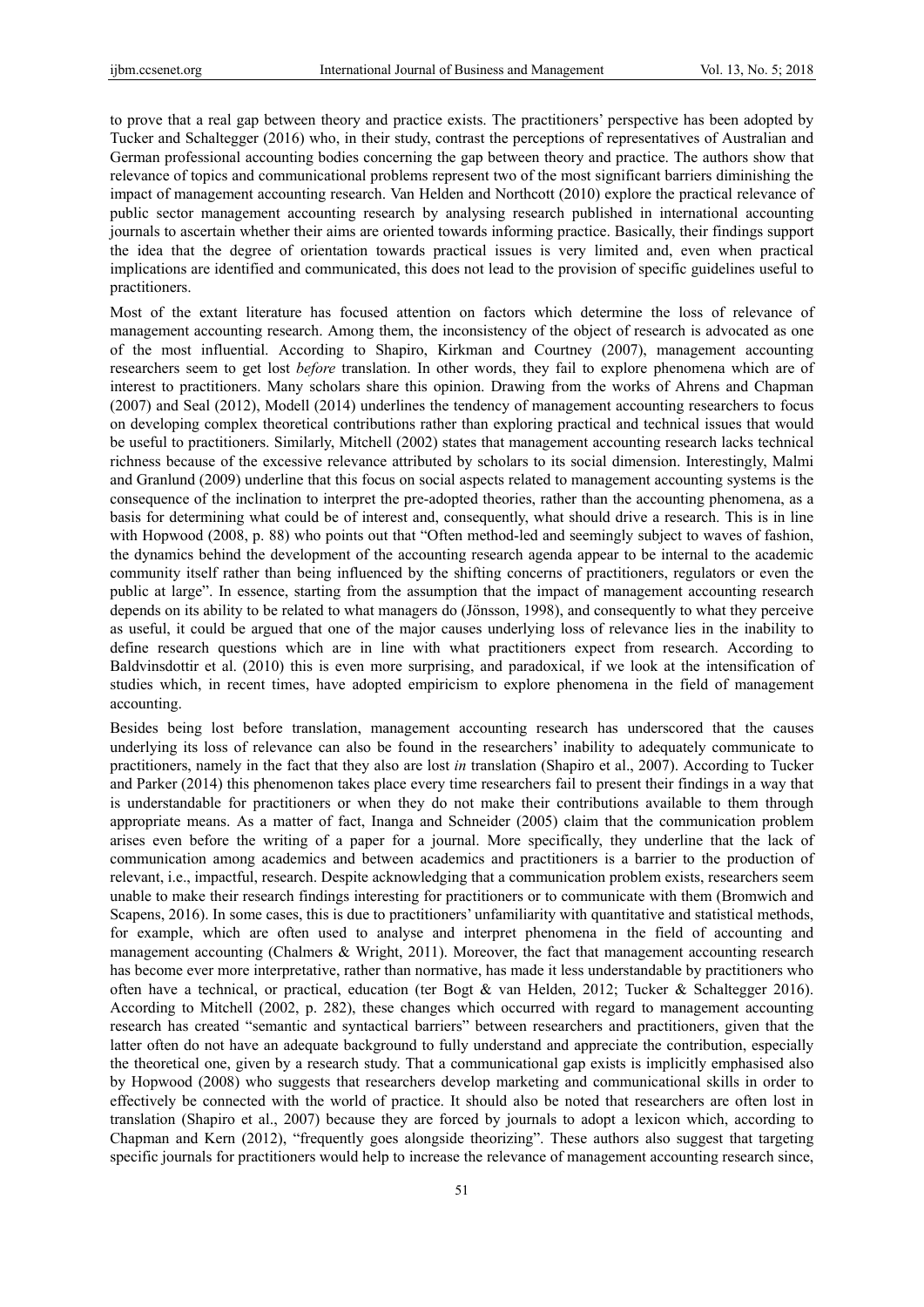in this case, researchers would be asked to adopt vocabulary which is more in line with the expectations as well as the background of professionals.

Literature has also emphasised that the loss of relevance of studies can be traced back to the limited cooperation between academics and practitioners in the field of management accounting. Cooperation goes beyond mere communication as it entails the establishment of a relationship aimed to collect, discuss, and interpret data during the whole research process. Literature has underlined that the absence of practitioners' involvement in the research process would limit the practical relevance of management accounting research. In particular, Mitchell (2002, p. 286) clearly states that: "Academics can improve the attractiveness of their research for practitioners by working more closely with them throughout the research process. The practitioner can become an integral partner in research work and can therefore help in focusing it on issues of practical importance". This does not mean that researchers must lose their roles as independent and critical subjects within the research process (Parker, Guthrie, & Linacre, 2011). Rather, they should start to dialogue with practitioners but also with industry and regulatory authorities to produce relevant research outputs (Hopwood, 2007, 2008), being careful to not fall in what Al-Htaybat and von Alberti-Alhtaybat (2013) call the "consultancy trap" (p. 21). Although the lack of a strong cooperation between researchers and practitioners can be understood as one of the causes of the loss of relevance of management accounting research, literature has also emphasised that this idea of co-production of knowledge is difficult to apply in practice because of the abovementioned communicative gap. In fact, given that practitioners and academics speak different languages and the former are not used to adopting tools, methods, and techniques which are necessary to carry out academic research in the field of management accounting (Chalmers and Wright, 2011), an ongoing cooperation could be problematic.

Causes behind the loss of relevance of management accounting research also concern the way research is carried out, namely the methodological approaches and methods which are used to explore management accounting systems and their implications. Going back to the 1980s, management accounting research acknowledged that the gap between theory and practice needed to be filled by exploring management accounting practices and how they work within organisations (Scapens, 2006). In this perspective, the inability of management accounting research to be relevant was mainly attributed to the tendency to elaborate complex mathematical models aimed to explain differences among management accounting practices (Scapens, 2006) rather than studying it in the context in which it operated (Flamholtz, 1983; Hopwood, 1983; Laughlin, 1988). To face this situation, in the 1990s qualitative methods started to attract growing attention. In particular, case studies showed their full potential to ensure an in-depth analysis and comprehension of management accounting practices and of their implications (Parker, 2012). The diffusion of case studies should have represented a means of making management accounting research more relevant since they ensure the analysis of reality as well as the understanding of the "antecedents and consequences of managerial accounting practices" (Ittner & Larcker, 2002, p. 789; Bromwich & Scapens, 2016). In this perspective, they should have contributed to filling the gap between theory and practice, thus making management accounting research more relevant for practitioners. This has been even more emphasised by the notable diffusion of interventionist studies in the most recent decade (Chiucchi, 2013; Dumay, 2010; Gatti, 2013, 2015; Giuliani & Marasca, 2011; Jönsson & Lukka, 2007; Suomala & Lyly-Yrjänäinen, 2010) in which researchers are called to find a solution to a given (e.g. practical) problem and, at the same time, to provide a theoretical contribution. Through interventionist case studies, scholars have tried to demonstrate how empiricism can contribute to generate relevant and impactful research (Lukka & Suomala, 2014). Despite this growing adoption of the non-interventionist and interventionist case study method, management accounting research seems to fall short of becoming truly relevant and impactful for society (Baldvinsdottir et al., 2010). The reasons can be found in what Baldvinsdottir et al. (2010, p. 80) call the shift "from a predominant focus on the technical to a predominant focus on the social", which manifests itself in the adoption of complex sociological frameworks to analyse empirical material. Therefore, this means that management accounting research is far from being focused on technical practicalities (Mitchell, 2002; Modell, 2014) and from the language spoken by those who should be its consumers, even when it is based on the adoption of methods - like the case study method - which are so very close intertwined with reality.

Finally, it must also be noted how the literature has brought to light the loss of relevance of management accounting research due to exogenous variables, such as systems adopted by governments to assess the quality of research carried out by universities and research centres. In their work, ter Bogt and Scapens (2012) show how the adoption of new measurement systems more oriented towards quantitative approaches can affect universities' performance. The authors carried out an analysis of the performance measurement systems adopted in the Accounting and Finance groups of the University of Groningen (Netherlands) and of the University of Manchester (UK). Empirical evidence shows that the adoption of quantitative systems generates anxiety and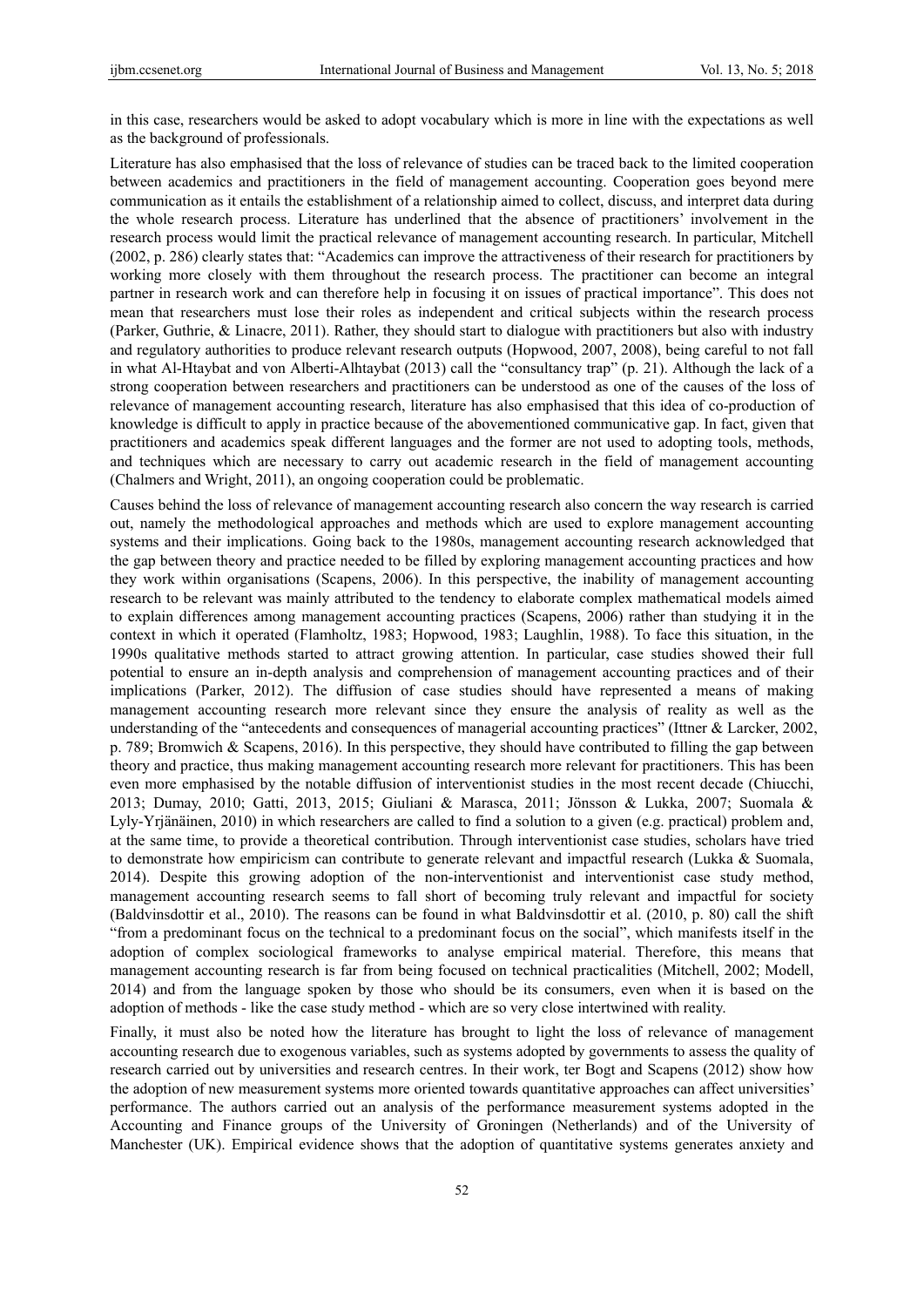uncertainty among researchers. Moreover, the findings also showed a correlation between the use of journal rankings, which is normally associated with the adoption of quantitative systems, and scholars publishing their work in only a limited number of mainstream journals; this, in turn, limits the contribution that their research can give to society (ter Bogt & Scapens, 2012). This is in line with Chalmers and Wright (2011) who point out that reward and evaluation systems do not encourage the communication between academics and practitioners because they push researchers to publish in peer-reviewed journals which are read only by academics. In other words, given that careers and resources allocated to universities are strictly dependent on the quantity and "academic" quality of research products, researchers are pressured to increase their productivity and to publish their papers in academic journals that can enhance their career, but these works are not able to attract the attention of practitioners. Something similar is stated by Mitchell (2002) who underlines that researchers are constantly under pressure, feeling that they must publish in order to develop a research reputation. To achieve this, they are more oriented towards publishing for other academics, namely in academic journals, since this is the most immediate way to obtain academic recognition and, consequently, to have an academic career. In a similar vein, Hopwood (2008) has also underlined that the quest for an academic career generates internal pressure on researchers who try to increase the number of articles they publish; this often reduces the quality, and consequently the impact, that they can have on society (Gendron, 2008; ter Bogt & van Helden, 2012).

To sum up, in the field of management accounting the literature has focused particular attention on what seems to have contributed to generating a gap between theory and practice, namely on those factors which have affected the impact of management accounting research by limiting it. This research has been pivotal in offering strategies aimed to eliminate those barriers which would prevent management accounting research from becoming more impactful (Bromwich & Scapens, 2016; Hopwood, 2008; Mitchell, 2002). Despite this, some new avenues of research can be identified in light of what management accounting research has already highlighted and of what has been accomplished by researchers in other disciplines.

#### **4. The Impact of Management Accounting Research: An Agenda**

The literature review presented here has shown that both the advent of a gap between theory and practice and the fact that it is the main cause of the loss of relevance of management accounting research are widely acknowledged by researchers. In addition, the extant literature has shed light on and deeply analysed the causes which may have generated the abovementioned gap, showing that they can be traced back to different variables that range from the way researchers write their papers and select topics to external pressures which come from governments and evaluation agencies. Moreover, there appears to be a taken-for-granted assumption of the existence of a gap, and the literature has analysed its determinants in an attempt to find and put forward some possible solutions. Actually, what seems to be lacking and should be the object of future studies is what comes *before* and *after* the acknowledgement of the existence of a gap between theory and practice and of the consequent loss of relevance which results from it.

Much research is needed to clearly define what constitutes "impact" in the field of management accounting. As previously stated, while scholars have spotlighted the loss of relevance, or impact, of management accounting research, they have not provided a clear picture of how impact should be understood in the field of management accounting research. This could be interpreted as a redundant question. Actually, it has relevant implications. First, from a theoretical and a practical standpoint, the contribution that management accounting research can give to society can strengthen its perceived relevance both within and beyond the academic arena. Literature has emphasised that disciplines in the field of the Social Sciences and Humanities are less prone to be considered "relevant" or "impactful" because their contribution to society is not "tangible" or "immediate" (Bastow, Dunleavy, & Tinkler, 2014). For this reason, enhancing the theoretical and empirical debate on the way the "impact" of management accounting research should and could be understood, interpreted, and operationalised can be of utmost importance in order to diffuse the idea that management accounting research can actually be useful to society. In other words, it could contribute to a reconsideration of the role that management accounting research can play in generating public value. Second, shedding light on the nature of the impact of management accounting research can be important to promote its assessment, as it will be discussed later. The lack of contributions on the nature of the impact of management accounting research makes the identification of indicators aimed to assess it more complex because there is no clear idea of the main dimensions in which the impact of management accounting research can be defined. This can partially explain the reasons why, until now, heavy emphasis has been placed on the antecedents, i.e., the determinants, of the loss of impact, while scarce attention has been paid to its assessment. In light of all the above, a relevant avenue of research should entail a deep and epistemological analysis of the multifaceted nature of the impact of management accounting research and of the different ways in which it can be operationalised.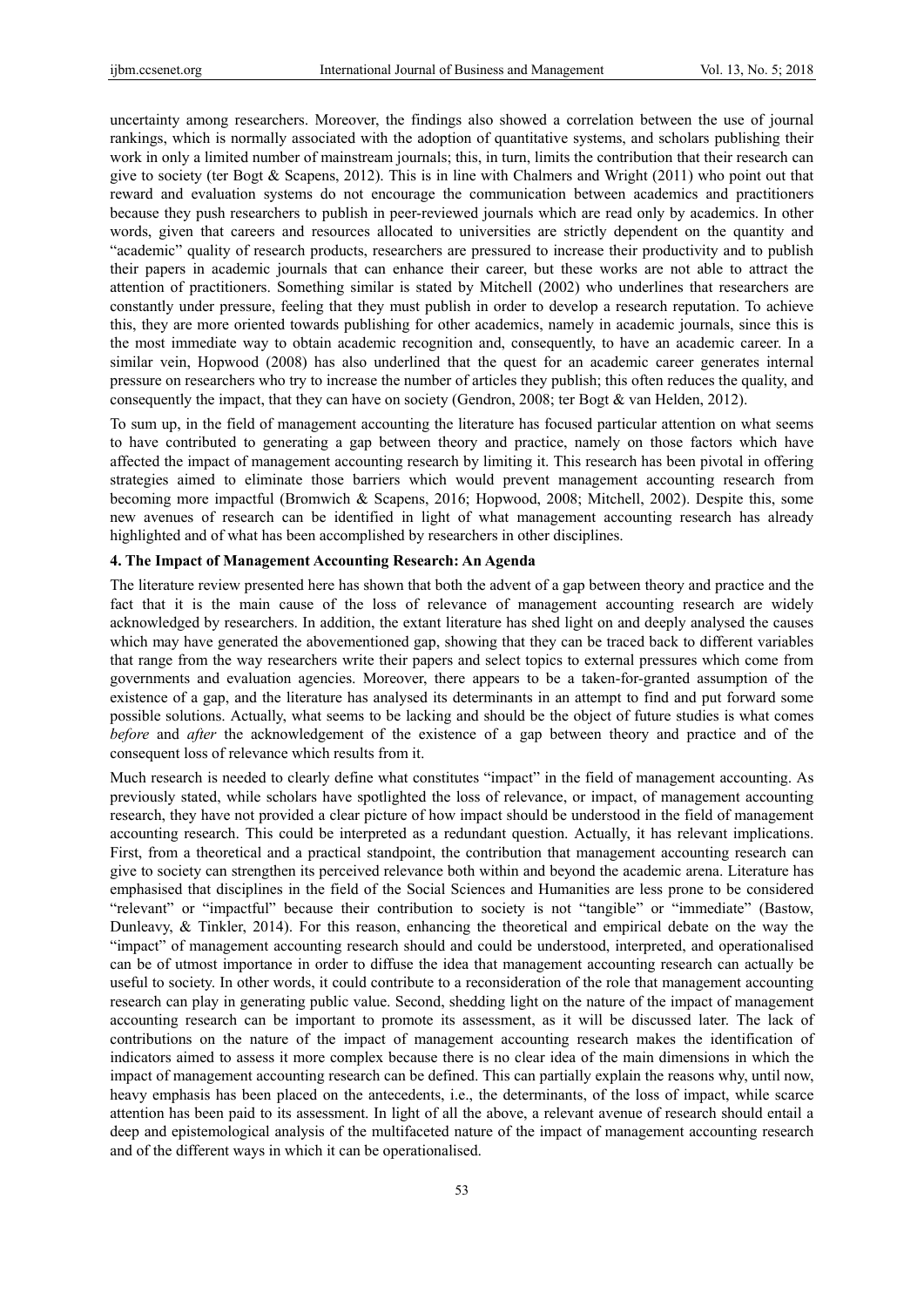In carrying out research on what constitutes "impact" in the field of management accounting, the practitioners/professionals' standpoint merits priority consideration. This is beginning to be evident in academic literature as recent studies have highlighted how practitioners who have taken part in REF have been the object of analysis to understand their expectations as well as the criteria they have adopted to assess the impact of research (Derrick & Samuel, 2016). In this perspective, comparative studies between what constitutes impact for academics and for practitioners should be stimulated not only to allow differences to emerge, but also to provide useful insights for those studies which will try to define how "impact" should be understood in the field of management accounting. Shifting from the perspective of academics to that of practitioners would also facilitate efforts to analyse - from an empirical standpoint - the causes underlying the gap between theory and practice. In other words, it could be important to contribute empirically to the existing literature on the causes underlying the loss of relevance of management accounting research, showing which factors, among those identified by the literature, have a stronger influence and identifying new ones which could be the object of future analysis.

Another interesting avenue of research concerns the analysis of the effects that the co-production of knowledge can have on the impact of management accounting research. Drawing on the literature on "productive interactions" (de Jong et al., 2014; Molas-Gallart & Tang, 2011; Spaapen & van Drooge, 2011), impact can be achieved if the knowledge production process is based on the interaction between academics and practitioners. Although the literature in the field of management accounting has emphasised that practitioners should be taken into consideration as the main addressees of research and that this could influence the nature of the issues which are analysed by management accounting research (Hopwood, 2008; Jönsson, 1998; Mitchell, 2002), there is a lack of research on the consequences which can derive thereof, in terms of impact, if research is carried out through what literature calls direct, indirect, or financial interactions between academics and society. In this view, society is not seen as the mere addressee of research but as one of the main actors which takes part in the knowledge creation process. Exploring how the different kinds of productive interactions can influence the impact of management accounting research can be useful not only from an academic perspective but also from a practical standpoint. In fact, it could foster the adoption of those interactive practices which have proven to be able to enhance the impact of management accounting research. Moreover, comparative analysis should be carried out to ascertain whether studies which have adopted a co-operative approach to research are actually perceived as more useful by practitioners, that is to say, if they are understood as more impactful by the end users.

Future analysis should also focus on the assessment of the impact of management accounting research. Although the loss of relevance has been widely debated, literature has primarily focused attention on its causes, up to now. In other words, while the antecedents of the loss of relevance have been questioned and possible solutions have been suggested, there is a lack of studies on the assessment of the impact of management accounting research. This is different from what happens in other fields where there is significant pressure to measure the actual impact of scientific research or to assess progress to that end. The literature has deeply emphasised that the impact of Social Sciences and Humanities research is difficult to assess (Bastow et al., 2014). Despite this, something more should be done to identify indicators and to apply them in the context of management accounting research. This would be useful not only to prove that the abovementioned loss of relevance is not a mere perception but also to shed light on the actual magnitude of the gap between theory and practice in the field of management accounting. There would be noteworthy practical implications as well, because an accurate assessment of the impact of management accounting research should drive the identification of suitable solutions aimed at making studies more relevant and, consequently, at bridging the gap between theory and practice.

Finally, drawing on the literature which has already adopted so-called altmetrics to assess the impact of scientific research (Bornmann, 2014, 2015a, 2015b; Gumpenberger et al., 2016; Hammarfelt, 2014), future studies could try to extend their adoption in the field of management accounting. This would be useful to assess the extent to which management accounting studies are diffused outside of academia and to approximate their ability to influence society. Moreover, this could represent a starting point for carrying out new research focused on the comparison between indicators used to assess the diffusion of research within the boundaries of academia, like bibliometric indicators, and those adopted to measure its influence beyond academia, like altmetrics. This has already been done in other fields of research but the results do not seem to be completely convergent. Carrying out the abovementioned analysis in the field of management accounting research could be important to show the extent to which academic and social relevance are aligned and, in particular, whether the achievement of a high level of relevance from an academic standpoint can strengthen the diffusion of a research product outside of academic boundaries and vice versa.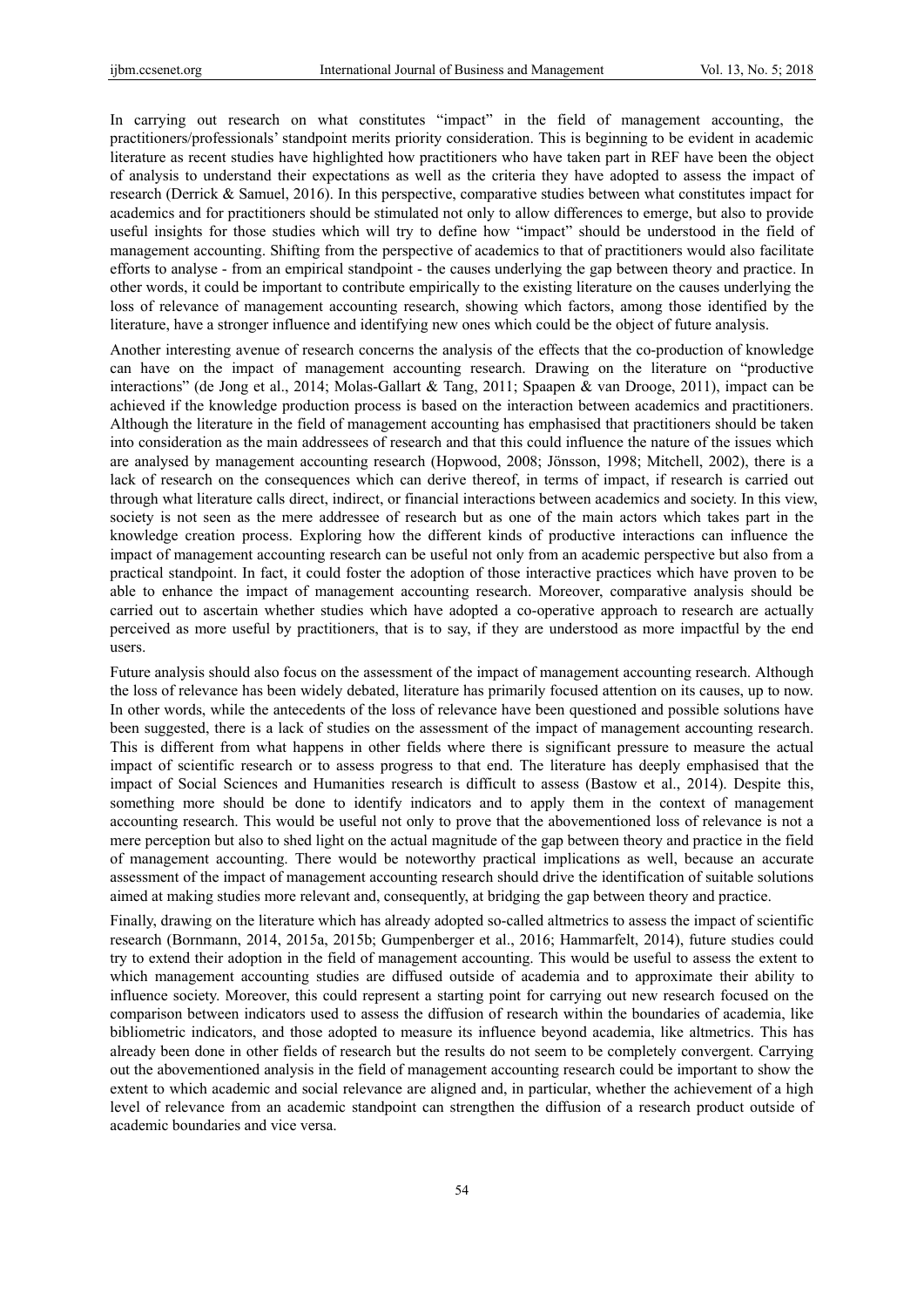#### **5. Conclusion**

This paper has delved into the impact of management accounting research. This is an issue which had begun to be perceived as pivotal, already in the 1980s, because of the awareness that a disconnect between theory and practice was going to emerge (Flamholtz, 1983; Johnson & Kaplan, 1987; Scapens, 1994). Although management accounting literature has paid growing attention to this issue, it must be underscored that the analysis has mainly focused on the causes which are at the basis of the loss of relevance. In line with this, removing these causes or trying to limit their negative effects has often been seen as a way to increase the impact of management accounting research. Despite this, only limited progress have been made towards providing a clear definition of what "impact" means in the field of management accounting, what dimensions constitute it, what means or strategies could be adopted to increase it, how it can be assessed, and what relationships can be found between the social and the academic impact. These represent new and highly relevant avenues of research which should be explored to enhance knowledge on the impact of management accounting research and to contribute to filling the abovementioned gap. Moreover, shedding light on the issues would not only further the advancement of knowledge on the impact of management accounting research but would also foster an alignment with other disciplines, especially those, like medicine or engineering, in which the assessment of the impact of scientific research has become both a relevant issue from a theoretical standpoint and a useful tool in practice.

In light of all the above, this paper contributes to the body of literature in two different perspectives. On one side, it systematises a stream of research which has grown significantly in recent years. Contributions have been analysed in order to provide a full comprehension of the state-of-the-art with regard to the impact of management accounting research, shedding light on those main issues which, according to the literature, seem to have hindered the impact of management accounting research. On the other side, the paper has tried to stimulate new reflections which could be useful to advance knowledge and to shift attention from the analysis of the causes of the loss of relevance to its meaning and, in particular, its assessment. From a practical perspective, the paper has identified new avenues of research which could be useful to support both funding and research evaluation agencies which need new and reliable methods for assessing the impact of scientific research in the field of management accounting. In fact, by stimulating research on the design of indicators able to assess the impact of management accounting research, the paper aims to lead scholars to develop and test methods which can take into consideration the complex and multifaceted nature of the impact of research in the field of management accounting.

#### **References**

- Ahrens, T., & Chapman, C. S. (2007). Management accounting as practice. *Accounting, Organizations and Society*, *32*(1), 1-27. https://doi.org/10.1016/j.aos.2006.09.013
- Al-Htaybat, K., & Von Alberti-Alhtaybat, L. (2013). Management accounting theory revisited: seeking to increase research relevance. *International Journal of Business and Management*, *8*(18), 12-24. http://dx.doi.org/10.5539/ijbm.v8n18p12
- Baldvinsdottir, G., Mitchell, F., & Nørreklit, H. (2010). Issues in the relationship between theory and practice in management accounting. *Management Accounting Research*, *21*(2), 79-82. https://doi.org/10.1016/j.mar.2010.02.006
- Banzi, R., Moja, L., Pistotti, V., Facchini, A., & Liberati, A. (2011). Conceptual frameworks and empirical approaches used to assess the impact of health research: An overview of reviews. *Health Research Policy and Systems*, *9*, 1-26. https://doi.org/10.1186/1478-4505-9-26
- Barbaro, A., Gentili, D., & Rebuffi, C. (2014). Altmetrics as new indicators of scientific impact. *Journal of the European Association for Health Information and Libraries*, *10*(1), 3-6. http://hdl.handle.net/10760/24162
- Barnes, C. (2015). The use of Altmetrics as a tool for measuring research impact. *Australian Academic and Research Libraries*, *46*(2), 121-134. https://doi.org/10.1080/00048623.2014.1003174
- Bastow, S., Dunleavy, P., & Tinkler J. (2014). *The impact of the Social Sciences. How academics and their research make a difference.* London: Sage.
- Bornmann, L. (2012). Measuring the societal impact of research. *EMBO Reports*, *13*(8), 673-676. https://doi.org/10.1038/embor.2012.99
- Bornmann, L. (2013). What is societal impact of research and how can it be assessed? A literature survey. *Journal of the American Society for Information Science and Technology*, *64*(2), 217-233.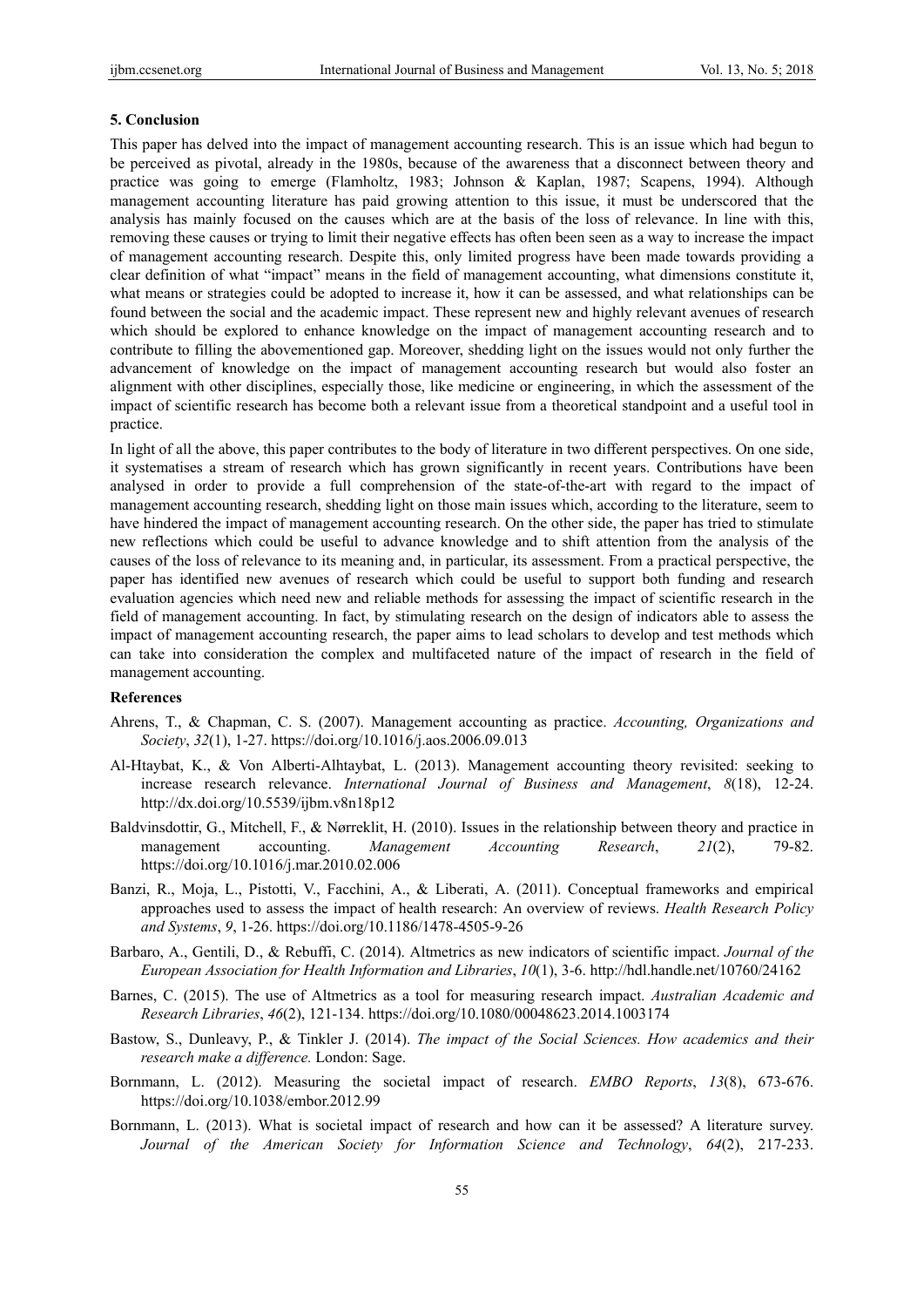https://doi.org/10.1002/asi.22803

- Bornmann, L. (2014). Do altmetrics point to the broader impact of research? An overview of benefits and disadvantages of altmetrics. *Journal of Infometrics*, *8*, 895-903. https://doi.org/10.1016/j.joi.2014.09.005
- Bornmann, L. (2015a). Alternative metrics in scientometrics: A meta-analysis of research into three altmetrics. *Scientometrics*, *103*(3), 1123-1144. https://doi.org/10.1007/s11192-015-1565-y
- Bornmann, L. (2015b). Usefulness of altmetrics for measuring the broader impact of research: A case study using data from PLOS and F1000Prime. *Aslib Journal of Information Management*, *67*(3), 305-319. https://doi.org/10.1108/AJIM-09-2014-0115
- Bornmann, L., Haunschild, R. & Marx, W. (2016). Policy documents as sources for measuring societal impact: how often is climate change research mentioned in policy-related documents? *Scientometrics*, *109*(3), 1477-1495. https://doi.org/10.1007/s11192-016-2115-y
- Bornmann, L., & Marx, W. (2014). How should the societal impact of research be generated and measured? A proposal for a simple and practicable approach to allow interdisciplinary comparisons. *Scientometrics*, *98*(1), 211-219. https://doi.org/10.1007/s11192-013-1020-x
- Bromwich, M., & Scapens, R. W. (2016). Management Accounting Research: 25 years on. *Management Accounting Research*, *31*, 1-9. https://doi.org/10.1016/j.mar.2016.03.002
- Buxton, M., & Hanney, S. (1994). *Assessing payback from Department of Health Research and Development: preliminary report*. Brunel University*:* HERG Research Report.
- Buxton, M., & Hanney, S. (1996). How can payback from health services research be assessed? *Journal of Health Services Research*, *1*(1), 35-43. https://doi.org/10.1177/135581969600100107
- Buxton, M., & Hanney, S. (1998). Evaluating the NHS research and development programme: Will the programme give value for money? *Journal of the Royal Society of Medicine*, *91*(35), 2-6.
- Chalmers, K., & Wright, S. (2011). Bridging accounting research and practice: A value adding endeavor. In E. Evans, R. Burritt & J. Guthrie (Eds.), *Bridging the Gap between Academic Accounting Research and Professional Practice* (pp. 59-68). Sydney: The Institute of Chartered Accountants in Australia.
- Chapman, C. S., & Kern, A. (2012). What do academics do? Understanding the practical relevance of research. *Qualitative Research in Accounting & Management*, *9*(3). https://doi.org/10.1108/qram.2012.31409caa.004
- Chiucchi, M. S. (2013). Intellectual capital accounting in action: enhancing learning through interventionist research. *Journal of Intellectual Capital*, *14*(1), 48-68. https://doi.org/10.1108/14691931311289011
- De Jong, S., Barker, K., Cox, D., Sveinsdottir, T., & Van den Besselaar, P. (2014) Understanding societal impact through productive interactions: ICT research as a case. *Research Evaluation*, *23*(2), 1-14. https://doi.org/10.1093/reseval/rvu001
- Derrick, G. E., & Samuel G. N. (2016). The evaluation scale: exploring decisions about societal impact in peer review panels. *Minerva*, *54*(1), 75-97. https://doi.org/10.1007/s11024-016-9290-0
- Donovan, C. (2008). The Australian Research Quality Framework: A live experiment in capturing the social, economic, environmental, and cultural returns of publicly funded research. *New Directions for Evaluation*, *118*, 47-60. https://doi.org/10.1002/ev.260
- Donovan, C. (2011). State of the art in assessing research impact: introduction to a special issue. *Research Evaluation*, *20*(3), 175-179. https://doi.org/10.3152/095820211X13118583635918
- Donovan, C., & Hanney, S. (2011). The 'payback framework' explained. *Research Evaluation*, *20*(3), 181-183. https://doi.org/10.3152/095820211X13118583635756
- Dumay, J. C. (2010). A critical reflective discourse of an interventionist research project. *Qualitative Research in Accounting & Management*, *7*(1), 46-70. https://doi.org/10.1108/11766091011034271
- Ernø-Kjølhede, E., & Hansson, F. (2011). Measuring research performance during a changing relationship between science and society. *Research Evaluation*, *20*(2), 131-143. https://doi.org/10.3152/095820211X12941371876544
- Flamholtz, E. G. (1983). Accounting, budgeting and control systems in their organizational context: theoretical and empirical perspectives. *Accounting,* Organizations *and Society*, *8*(2-3), 153-169. https://doi.org/10.1016/0361-3682(83)90023-5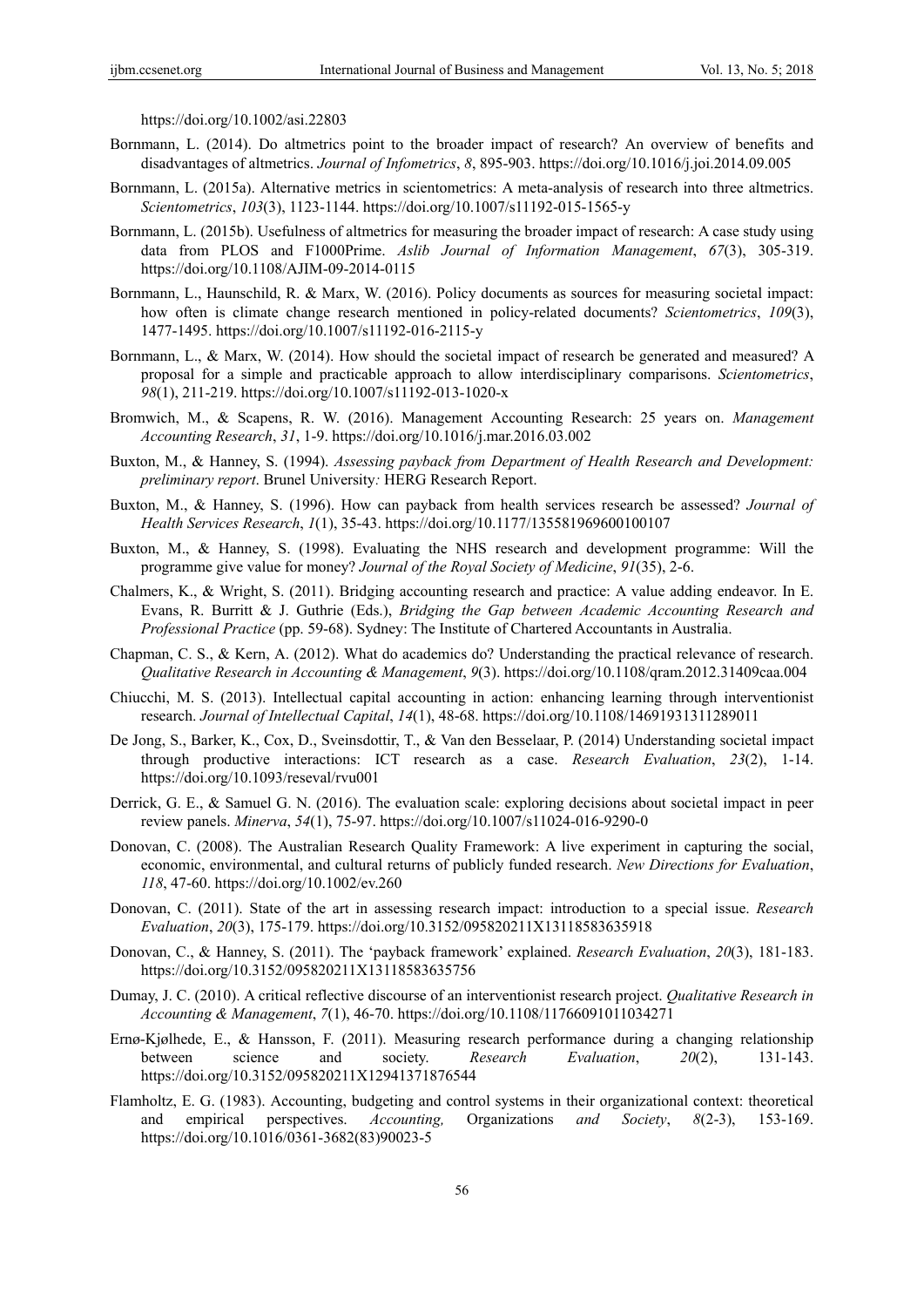- Frank, C., & Nason, E. (2009). Health research: measuring the social, health and economic benefits. *Canadian Medical Association Journal*, *180*(5), 528-534. https://doi.org/10.1503/cmaj.090016
- Gatti, M. (2013). Opening the "black box" of strategy: the role of management accounting systems. *International Journal of Finance and Accounting*, *2*(7), 393-399. https://doi.org/10.5923/j.ijfa.20130207.08
- Gatti, M. (2015). Exploring the challenges of measuring intangibles: the implementation of a balanced scorecard in an Italian company. *International Journal of Management Cases*, *17*(4), 120-133.
- Gendron, Y. (2008). Constituting the academic performer: the spectre of superficiality and stagnation in academia. *European Accounting Review*, *17*(1), 97-127. https://doi.org/10.1080/09638180701705973
- Gibbons, M., Limoges, C., Nowotny, H., Schwartzman, S., Scott, P., & Trow, M. (1994). *The new production of knowledge: The dynamics of science and research in contemporary societies*. London: Sage.
- Giuliani, M., & Marasca, S. (2011). Construction and valuation of intellectual capital: a case study. *Journal of Intellectual Capital*, *12*(3), 377-391. https://doi.org/10.1108/14691931111154698
- Greco, G. (2014). Una comparazione internazionale tra i sistemi di valutazione della ricerca scientifica. *Management Control*, *1*, 87-99. https://doi.org/10.3280/MACO2014-001006
- Gumpenberger, C., Glänzel, W., & Gorraiz, J. (2016). The ecstasy and the agony of the altmetric score. *Scientometrics*, *108*, 977-982. https://doi.org/10.1007/s11192-016-1991-5
- Hammarfelt, B. (2014). Using altmetrics for assessing research impact in the humanities. *Scientometrics*, *101*(2), 1419-1430. https://doi.org/10.1007/s11192-014-1261-3
- Hanney, S. R., Watt, A., Jones, T. H., & Metcalf, L. (2013). Conducting retrospective impact analysis to inform a medical research charity's funding strategies: the case of Asthma UK. *Allergy, Asthma and Clinical Immunology*, *9*, 10-17. https://doi.org/10.1186/1710-1492-9-17
- Holbrook, J. B. (2010). The use of societal impacts considerations in a grant proposal peer review: a comparison of five models. *Technology and Innovation*, *12*, 213-224. https://doi.org/10.3727/194982410X12895770314078
- Holbrook, J. B., & Frodeman, R. (2011). Peer review and the ex ante assessment of societal impacts. *Research Evaluation*, *20*(3), 239-246. https://doi.org/10.3152/095820211X12941371876788
- Hopwood, A. G. (1983). On trying to study accounting in the contexts in which it operates. *Accounting, Organizations and Society*, *8*(2-3), 287-305. https://doi.org/10.1016/0361-3682(83)90035-1
- Hopwood, A. G. (2007). Whither accounting research? *The Accounting Review*, *82*(5), 1365-1374. https://doi.org/10.2308/accr.2007.82.5.1365
- Hopwood, A. G. (2008). Changing pressures on the research process: on trying to research in an age when curiosity is not enough. *European Accounting Review*, *17*(1), 87-96. https://doi.org/10.1080/09638180701819998
- Inanga, E. L., & Schneider, W. B. (2005). The failure of accounting research to improve accounting practice: a problem of theory and lack of communication. *Critical Perspectives on Accounting*, *16*(3), 227-248. https://doi.org/10.1016/S1045-2354(03)00073-X
- Ittner, C., & Larcker, D. (2002). Empirical managerial accounting research: are we just describing management consulting practice? *European Accounting Review*, *11*(4), 787-794. https://doi.org/10.1080/0963818022000047082
- Johnson, T. H., & Kaplan, R. S. (1987). *Relevance lost. The rise and fall of management accounting*. Boston: Harvard Business School Press.
- Jönsson, S. (1998). Relate management accounting research to managerial work! *Accounting, Organizations and Society*, *23*(4), 411-434. https://doi.org/10.1016/S0361-3682(97)00018-4
- Jönsson, S., & Lukka, K. (2007). There and back again. Doing IVR in management accounting. In C. Chapman C., A. Hopwood, & M. Shields (Eds), *Handbook of Management Accounting Research*, vol. 1 (pp. 373-397). Amsterdam: Elsevier.
- Kieser, A., & Leiner, L. (2009). Why the rigour–relevance gap in management research is unbridgeable. *Journal of Management Studies*, *46*(3), 516-533. https://doi.org/10.1111/j.1467-6486.2009.00831.x
- Laughlin, R. C. (1988). Accounting in its social context: An analysis of the accounting systems of the Church of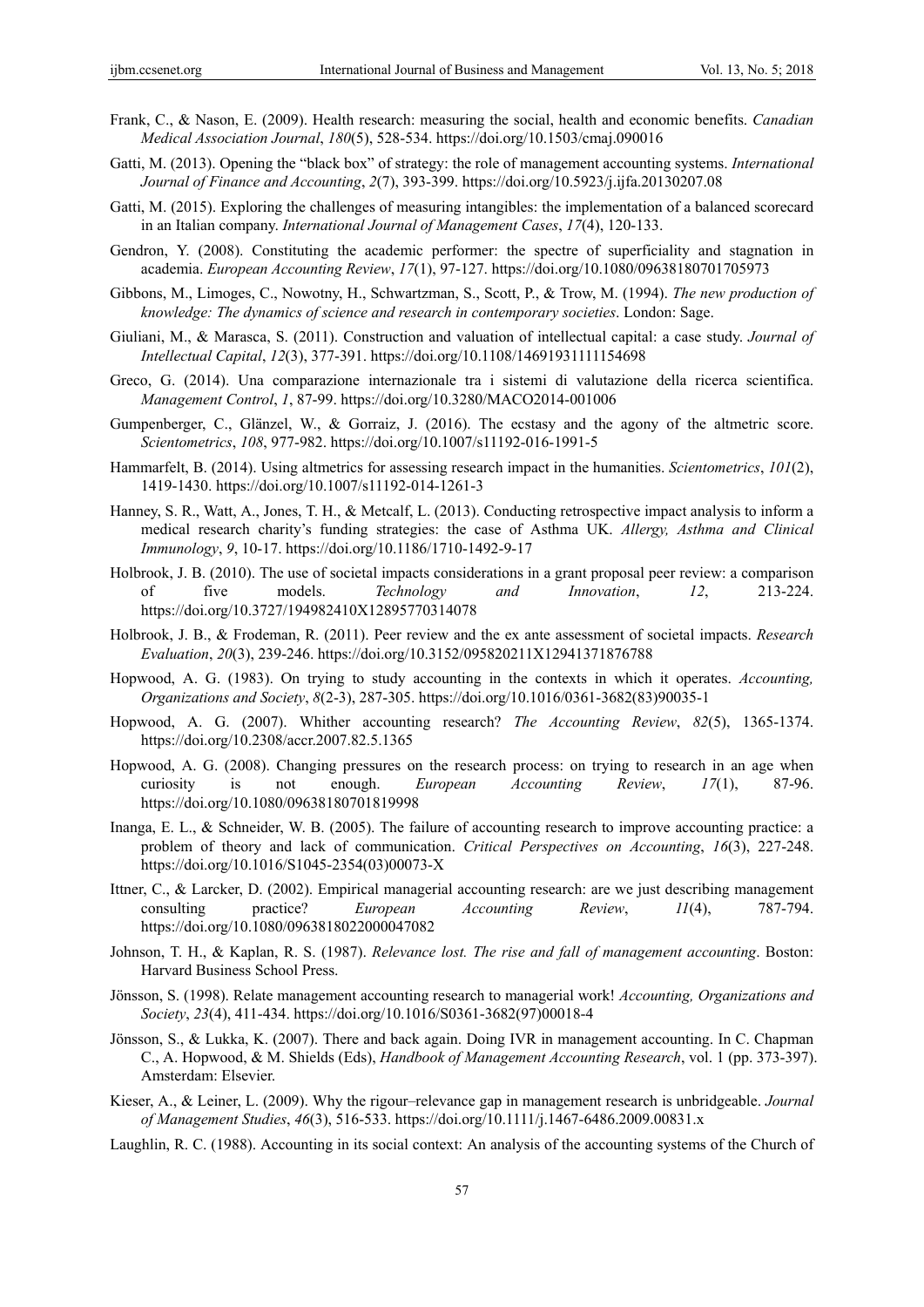England. *Accounting, Auditing & Accountability Journal*, *1*(2), 19-42. https://doi.org/10.1108/EUM0000000004622

- Lukka, K., & Suomala, P. (2014). Relevant interventionist research: balancing three intellectual virtues. *Accounting and Business Research*, *44*(2), 204-220. https://doi.org/10.1080/00014788.2013.872554
- Malmi, T., & Granlund, M. (2009). In search of management accounting theory. *European Accounting Review*, *18*(3), 597-620. https://doi.org/10.1080/09638180902863779
- Martin, B. R. (2007). *Assessing the impact of basic research on society and the economy*. Paper presented at the Rethinking the impact of basic research on society and the economy, WF-EST International Conference, Vienna.
- McCown, R. L. (2001). Learning to bridge the gap between science-based decision support and the practice of farming: evolution in paradigms of model-based research and intervention from design to dialogue. *Australian Journal of Agricultural Research*, *52*(5), 549-572. https://doi.org/10.1071/AR00119
- Mitchell, F. (2002). Research and practice in management accounting: improving integration and communication. *European Accounting Review*, *11*(2), 277-289. https://doi.org/10.1080/09638180020017087
- Modell, S. (2014). The societal relevance of management accounting: an introduction to the special issue. *Accounting and Business Research*, *44*(2), 83-103. https://doi.org/10.1080/00014788.2014.882741
- Molas-Gallart, J., & Tang, P. (2011). Tracing 'productive interactions' to identify social impacts: an example from the social sciences. *Research Evaluation*, *20*(3), 219-226. https://doi.org/10.3152/095820211X12941371876706
- Morton, S. (2015). Progressing research impact assessment: a 'contributions' approach. *Research Evaluation*, *24*(4), 405-419. https://doi.org/10.1093/reseval/rvv016
- Mostert, S. P., Ellenbroek, S. P., Meijer, I., van Ark, G., & Klasen E. C. (2010). Societal output and use of research performed by health research groups. *Research Policy and Systems*, *8*(1), 30-40. https://doi.org/10.1186/1478-4505-8-30
- Murphy, K. M., & Topel, R. H (Eds.). (2003). *Measuring the gains from medical research: An economic approach*. Chicago: The University of Chicago Press.
- Nicolai, A., & Seidl, D. (2010). That's relevant! Different forms of practical relevance in management science, *Organization Studies*, *31*(9-10), 1257-1285. https://doi.org/10.1177/0170840610374401
- Nielsen, C. (2016). Getting value for money from your science park. *Public Money & Management*, *36*(7), 539-546. https://doi.org/10.1080/09540962.2016.1237165
- Ozanne, J. L., Davis, B., Murray, J. B., Grier, S., Benmecheddal, A., Downey, H., Ekpo, A. E., Garnier, M., Hietanen, J., LeGall-Ely, M., Seregina, A., Thomas, K. D., & Veer, E. (2017) Assessing the societal impact of research: the relational engagement approach. *Journal of Public Policy and Marketing*, *36*(1), 1-14. https://doi.org/10.1509/jppm.14.121
- Ozanne, J. L., & Saatcioglu, B. (2008). Participatory action research. *Journal of Consumer Research*, *35*(3), 423-439. https://doi.org/10.1086/586911
- Paolini, A., & Quagli, A. (2013). Una riflessione sugli strumenti bibliometrici per la valutazione della ricerca e una proposta: il *real impact factor. Management Control*, *13*, 115-128. https://doi.org/10.3280/MACO2013-003007
- Parker, L. D. (2012). Qualitative management accounting research: Assessing deliverables and relevance. *Critical Perspectives on Accounting*, *23*(1), 54-70. https://doi.org/10.1016/j.cpa.2011.06.002
- Parker, L. D., Guthrie, J., & Linacre, S. (2011). The relationship between academic accounting research and professional practice. *Accounting, Auditing & Accountability Journal*, *24*(1), 5-14. https://doi.org/10.1108/09513571111098036
- Penfield, T., Baker, M. J., Scoble, R., & Wykes, M. C. (2014). Assessment, evaluation and definitions of research impact: a review. *Research Evaluation*, *23*(1), 21-32. https://doi.org/10.1093/reseval/rvt021
- Quagli, A., Avallone, F., & Ramassa, P. (2016). The Real Impact Factor and the gap between accounting theory and practice. *Financial Reporting*, *1*, 29-58. https://doi.org/10.3280/FR2016-001003
- Reale, E., Nedeva, M., Duncan, T., & Primeri, E. (2014). Evaluation through impact: a different viewpoint. *Fteval Journal for Research and Technology Policy Evaluation*, *39*, 36-40.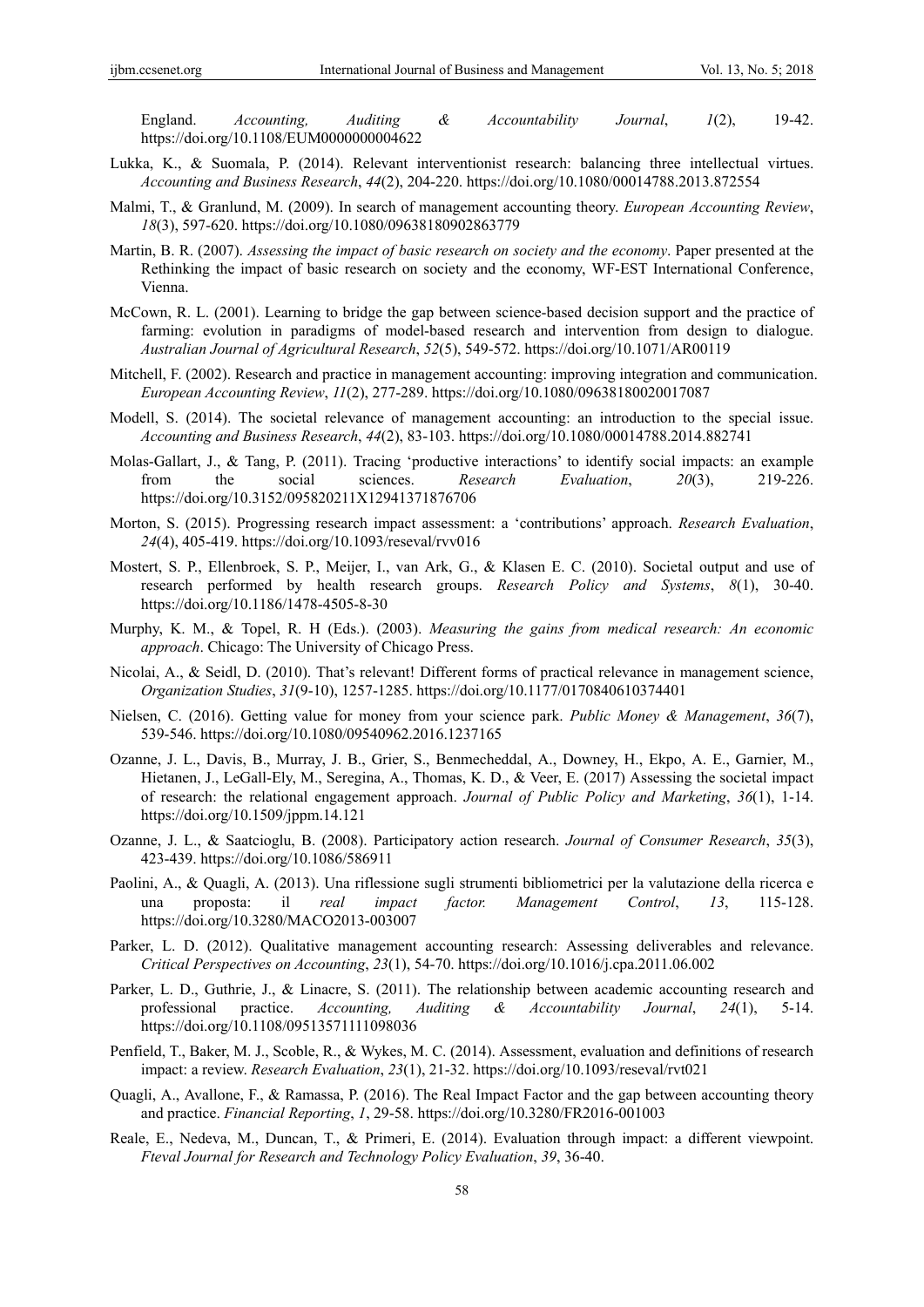- Samuel, G. N., & Derrick G. E. (2015). Societal impact evaluation: Exploring evaluator perceptions of the characterization of impact under the REF2014. *Research Evaluation*, *24*(3), 229-241. https://doi.org/10.1093/reseval/rvv007
- Scapens, R. W. (1994). Never mind the gap: towards an institutional perspective on management accounting practice. *Management Accounting Research*, *5*(3-4), 301-321. https://doi.org/10.1006/mare.1994.1019
- Scapens, R. W. (2006). Understanding management accounting practices: A personal journey. *The British Accounting Review*, *38*(1), 1-30. https://doi.org/10.1016/j.bar.2005.10.002
- Seal, W. (2012). Some proposals for impactful management control research. *Qualitative Research in Accounting & Management*, *9*(3), 228-244. https://doi.org/10.1108/11766091211257461
- Shapiro, D. L., Kirkman, B. L., & Courtney H. G. (2007). Perceived causes and solutions of the translation problem in management research. *Academy of Management Journal*, *50*(2), 249-266. https://doi.org/ 10.5465/AMJ.2007.24634433
- Shema, H., Bar-Ilan, J., & Thelwall, M. (2014). Do blog citations correlate with a higher number of future citations? Research blogs as a potential source for alternative metrics. *Journal of the Association for Information Science and Technology*, *65*(5), 1018-1027. https://doi.org/ 10.1002/asi.23037
- Spaapen, J., & van Drooge, L. (2011). Introducing 'productive interactions' in social impact assessment. *Research Evaluation*, *20*(3), 211-218. https://doi.org/10.3152/095820211X12941371876742
- Suomala, P., & Lyly-Yrjänäinen, J. (2010). Interventionist management accounting research: Lessons learned. *CIMA, Research Executive Summaries Series*, *6*(1), 1-9.
- Ter Bogt, H. J., & Scapens, R. W. (2012). Performance management in universities: Effects of the transition to more quantitative measurement systems. *European Accounting Review*, *21*(3), 451-497. https://doi.org/10.1080/09638180.2012.668323
- Ter Bogt, H., & van Helden, J. (2012). The practical relevance of management accounting research and the role of qualitative methods therein: The debate continues. *Qualitative Research in Accounting & Management*, *9*(3), 265-273. https://doi.org/10.1108/11766091211257470
- Tucker, B., & Parker, L. (2014). In our ivory towers? The research-practice gap in management accounting. *Accounting and Business Research*, *44*(2), 104-143. https://doi.org/10.1080/00014788.2013.798234
- Tucker, B. P., & Schaltegger, S. (2016). Comparing the research-practice gap in management accounting: A view from professional accounting bodies in Australia and Germany. *Accounting, Auditing & Accountability Journal*, *29*(3), 362-400. https://doi.org/10.1108/AAAJ-02-2014-1601
- Upton, D. J. (1999). How can we achieve evidence based practice if we have a theory–practice gap in nursing today? *Journal of Advanced Nursing*, *29*(3), 549-555. https://doi.org/10.1046/j.1365-2648.1999.00922.x
- Van Helden, G. J., & Northcott, D. (2010). Examining the practical relevance of public sector management accounting research. *Financial Accountability & Management*, *26*(2), 213-240. https://doi.org/ 10.1111/j.1468-0408.2010.00499.x
- Wandersman, A., Duffy, J., Flaspohler, P., Noonan, R., Lubell, K., Stillman, L., Blachman, M., Dunville, R., & Saul, J. (2008). Bridging the gap between prevention research and practice: the interactive systems framework for dissemination and implementation. *American Journal of Community Psychology*, *41*(3-4), 171-181. https://doi.org/10.1007/s10464-008-9174-z
- Watermeyer, R. (2012). From engagement to impact? Articulating the public value of academic research. *Tertiary Education and Management*, *18*(2), 115-130. https://doi.org/10.1080/13583883.2011.641578

#### **Notes**

- Note 1. http://impact-ev.eu/
- Note 2. http://simpatic.eu/
- Note 3. http://www.siampi.eu/
- Note 4. http://www.ref.ac.uk/
- Note 5. https://www.knaw.nl/nl/actueel/publicaties/standard-evaluation-protocol-2015-2021